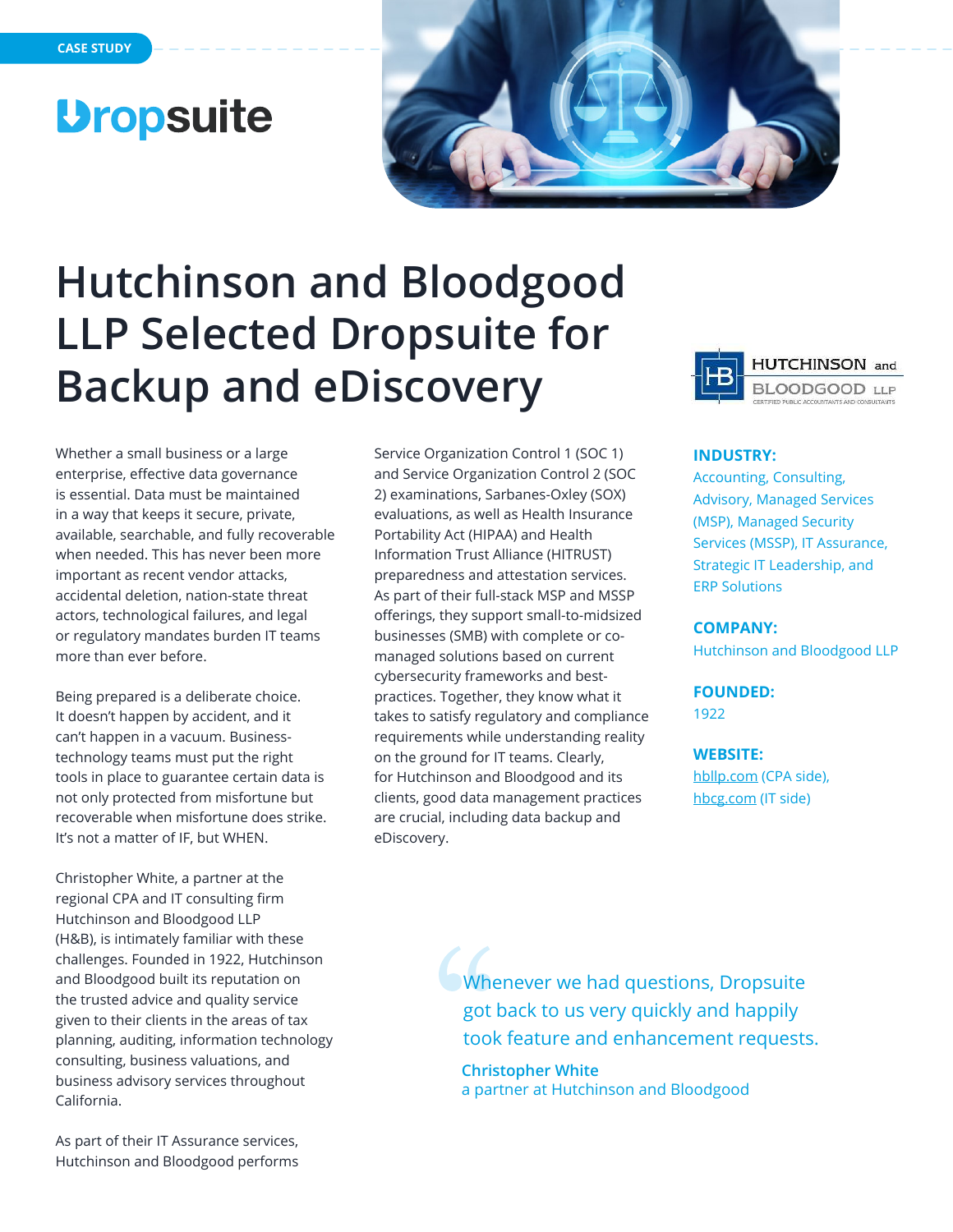## **Regional CPA and consulting firm, managed services provider sought superior backup capabilities**

While data backup and e-discovery solutions are foundational in the design of any system, that doesn't mean finding the ideal vendor partner is easy. White explains how challenging it was for Hutchinson and Bloodgood to find a backup service they were comfortable using long-term. Over the past several years, Hutchinson and Bloodgood evaluated numerous backup services for Microsoft 365 and Google Workspace, and none of them matched the type of service he sought. Crucial for any solution selected by H&B's technology practice, a multi-tenant security-first mindset was a must. Many services adequately supported core backup functionality but became overly complex and unreliable when used for multiple clients and thousands of mailboxes a day.

"We needed effective backup not "soso" backup and 47,000 other features added on top," explains White. And, too often, the setup of these services proved cumbersome and painful due to manual setup of users and security roles, things White ultimately wrote PowerShell to automate. One example was the change from legacy to modern authentication in Microsoft 365. Despite advanced notice, other vendors were slow to adapt. "When something went wrong with the authentication function, it was so painful to set back up and restore. It took an hour and a half per client," says White.

Their vendor partner promised a selfservice portal for several years so users could restore their own content, but the portal never arrived, and Mr. White was advised he could build it himself with the available API. "We decided to go in another direction," White says. Ironically, that vendor delivered version 1 of their selfservice restore portal shortly before this article was published.

Compared to other vendors, the ease of setup was astounding. I was expecting something much more painful. Dropsuite's streamlining of initial authentication and authorization was superior to other solutions we evaluated. It's very straightforward and my level one techs were able set up all clients in about two days.

**Christopher White** a partner at Hutchinson and Bloodgood

Hutchinson and Bloodgood's primary vendor partner, Pax8, advised they look into Dropsuite for their data backup and e-Discovery. "That's exactly what we did," says White.

Dropsuite's cloud platform provides cloud backup, eDiscovery, archiving, and recovery solutions so that businesses can better protect and utilize their data. Initially, Hutchinson and Bloodgood deployed Dropsuite's Microsoft 365 backup internally for the entire firm. "We wanted to be sure about Dropsuite before sharing it with our customers. We are big believers in eating our own dog food. If it's not a good fit for us, then it's not something we would ever try to advise our clients to use," stated White.

## **Dropsuite proves to be "a great fit"**

Dropsuite turned out to be a great fit and initial setup was much better than expected. "Compared to other vendors, the ease of setup was astounding. I was expecting something much more painful. Dropsuite's streamlining of initial authentication and authorization was superior to other solutions we evaluated. It's very straightforward and my level one techs were able set up all clients in about two days." White says